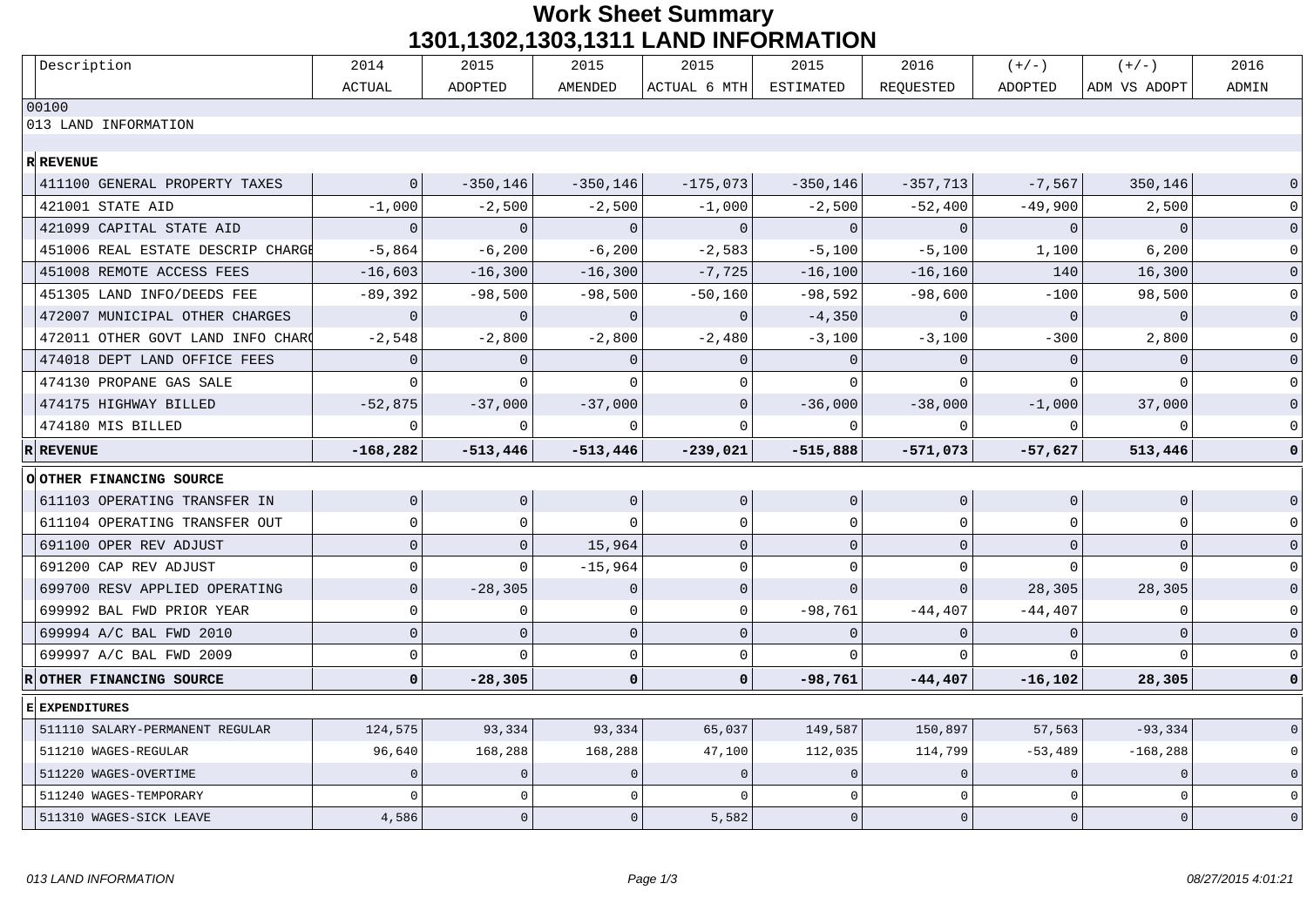## **Work Sheet Summary 1301,1302,1303,1311 LAND INFORMATION**

| Description                        | 2014           | 2015           | 2015           | 2015         | 2015             | 2016         | $(+/-)$      | $(+/-)$      | 2016         |
|------------------------------------|----------------|----------------|----------------|--------------|------------------|--------------|--------------|--------------|--------------|
|                                    | <b>ACTUAL</b>  | ADOPTED        | AMENDED        | ACTUAL 6 MTH | <b>ESTIMATED</b> | REQUESTED    | ADOPTED      | ADM VS ADOPT | ADMIN        |
| 511320 WAGES-VACATION PAY          | 17,737         | $\Omega$       | $\cap$         | 7,573        | $\Omega$         | $\Omega$     | 0            | $\cap$       | $\mathbf 0$  |
| 511330 WAGES-LONGEVITY PAY         | 990            | 1,002          | 1,002          | $\Omega$     | 1,002            | 1,038        | 36           | $-1,002$     | $\mathbf{0}$ |
| 511340 WAGES-HOLIDAY PAY           | 10,602         | $\Omega$       |                | 3,866        | $\Omega$         |              | $\Omega$     |              | $\mathbf 0$  |
| 511350 WAGES-MISCELLANEOUS (COMP)  | 3,383          | $\overline{0}$ | $\Omega$       | 1,211        | $\mathbf 0$      | $\Omega$     | $\Omega$     | $\mathbf{0}$ |              |
| 511380 WAGES-BEREAVEMENT           | 76             | $\cap$         | $\Omega$       | $\Omega$     | $\mathbf 0$      | $\Omega$     | $\Omega$     | $\cap$       |              |
| 512141 SOCIAL SECURITY             | 18,936         | 19,820         | 19,820         | 9,487        | 19,820           | 19,877       | 57           | $-19,820$    |              |
| 512142 RETIREMENT (EMPLOYER)       | 18,075         | 17,858         | 17,858         | 8,865        | 17,858           | 17,604       | $-254$       | $-17,858$    | $\Omega$     |
| 512143 RETIREMENT (EMPLOYEE)       | $\Omega$       | $\overline{0}$ | $\Omega$       | $\Omega$     | $\overline{0}$   | $\Omega$     | $\Omega$     | $\Omega$     | $\Omega$     |
| 512144 HEALTH INSURANCE            | 61,708         | 59,641         | 59,641         | 30,112       | 59,641           | 60,698       | 1,057        | $-59,641$    | $\Omega$     |
| 512145 LIFE INSURANCE              | 119            | 118            | 118            | 59           | 118              | 120          | 2            | $-118$       | $\mathbf{0}$ |
| 512146 WORKERS COMPENSATION        | $\overline{0}$ | $\overline{0}$ | $\Omega$       | $\Omega$     | $\mathbf 0$      | $\Omega$     | $\cap$       | $\Omega$     | $\mathbb O$  |
| 512150 FSA CONTRIBUTION            | $\Omega$       | 850            | 850            | 875          | 850              | $\mathbf{0}$ | $-850$       | $-850$       | $\mathbf{0}$ |
| 512173 DENTAL INSURANCE            | 4,446          | 4,752          | 4,752          | 2,388        | 4,752            | 4,752        | 0            | $-4,752$     | $\mathbf 0$  |
| 514151 PER DIEM                    | 110            | 220            | 220            | $\Omega$     | 220              | 220          | $\mathbf{0}$ | $-220$       | $\mathbf{0}$ |
| 521219 OTHER PROFESSIONAL SERV     | 270            | 60,000         | 60,000         | 14,651       | 36,628           | 60,000       | $\Omega$     | $-60,000$    | $\Omega$     |
| 521220 CONSULTANT                  | 4,192          | 15,160         | 15,160         | 645          | 10,000           | 15,000       | $-160$       | $-15,160$    | $\mathbf{0}$ |
| 521295 DATA CONVERSION             | 57,901         | $\Omega$       |                | $\Omega$     | $\Omega$         | $\cap$       | $\cap$       | $\cap$       | $\Omega$     |
| 521296 COMPUTER SUPPORT            | 36,066         | 40,227         | 40,227         | 33,183       | 35,345           | 36,702       | $-3,525$     | $-40,227$    | $\mathbf{0}$ |
| 531243 FURNITURE & FURNISHINGS     | 160            | 200            | 200            | $\Omega$     | 200              | 200          | $\Omega$     | $-200$       | $\mathbf 0$  |
| 531298 UNITED PARCEL SERVICE UPS   | 14             | 20             | 20             | 10           | 20               | 20           | $\mathbf{0}$ | $-20$        | $\Omega$     |
| 531303 COMPUTER EQUIPMT & SOFTWARE | 11,440         | 4,500          | 4,500          | 12,994       | 12,994           | 7,850        | 3,350        | $-4,500$     |              |
| 531307 MICROSOFT OFFICE UPGRADE    | $\overline{0}$ | $\overline{0}$ | $\overline{0}$ | $\Omega$     | $\overline{0}$   | $\mathbf 0$  | $\mathbf{0}$ | $\mathbf{0}$ | $\mathbf{0}$ |
| 531311 POSTAGE & BOX RENT          | 261            | 300            | 300            | 126          | 250              | 400          | 100          | $-300$       | $\Omega$     |
| 531312 OFFICE SUPPLIES             | 4,816          | 4,430          | 4,430          | 1,665        | 4,875            | 5,975        | 1,545        | $-4,430$     | $\Omega$     |
| 531313 PRINTING & DUPLICATING      | 1,158          | 1,080          | 1,080          | 103          | 1,115            | 1,190        | 110          | $-1,080$     | $\Omega$     |
| 531314 SMALL ITEMS OF EQUIPMENT    | 264            | 300            | 300            | 4,155        | 4,400            | 850          | 550          | $-300$       | $\mathbf{0}$ |
| 531318 SIGN SUPPLIES               | $\Omega$       | $\mathbf 0$    | $\Omega$       | $\Omega$     | $\mathbf 0$      | $\Omega$     | $\mathbf 0$  | $\cap$       | $\mathbf 0$  |
| 531321 PUBLICATION OF LEGAL NOTICE | 62             | $\Omega$       | $\Omega$       | $\Omega$     | $\mathbf 0$      | $\Omega$     | $\Omega$     | $\Omega$     | $\mathsf 0$  |
| 531324 MEMBERSHIP DUES             | 412            | 480            | 480            | 480          | 480              | 562          | 82           | $-480$       | $\Omega$     |
| 531326 ADVERTISING                 | $\overline{0}$ | $\overline{0}$ | $\overline{0}$ | $\mathbf{0}$ | $\circ$          | $\Omega$     | $\mathbf{0}$ | $\Omega$     | $\Omega$     |
| 531349 OTHER OPERATING EXPENSES    | 478            | 1,000          | 1,000          | $\mathbf 0$  | 1,000            | 1,000        | $\mathbf{0}$ | $-1,000$     | $\Omega$     |
| 531351 GAS/DIESEL                  | 753            | 1,100          | 1,100          | 264          | 800              | 800          | $-300$       | $-1,100$     |              |
| 532156 BOARD MEMBER TRAINING       | 20             | $\mathbf 0$    | $\cap$         | $\mathbf 0$  | $\mathbf 0$      | $\Omega$     | $\mathbf 0$  | $\Omega$     | $\Omega$     |